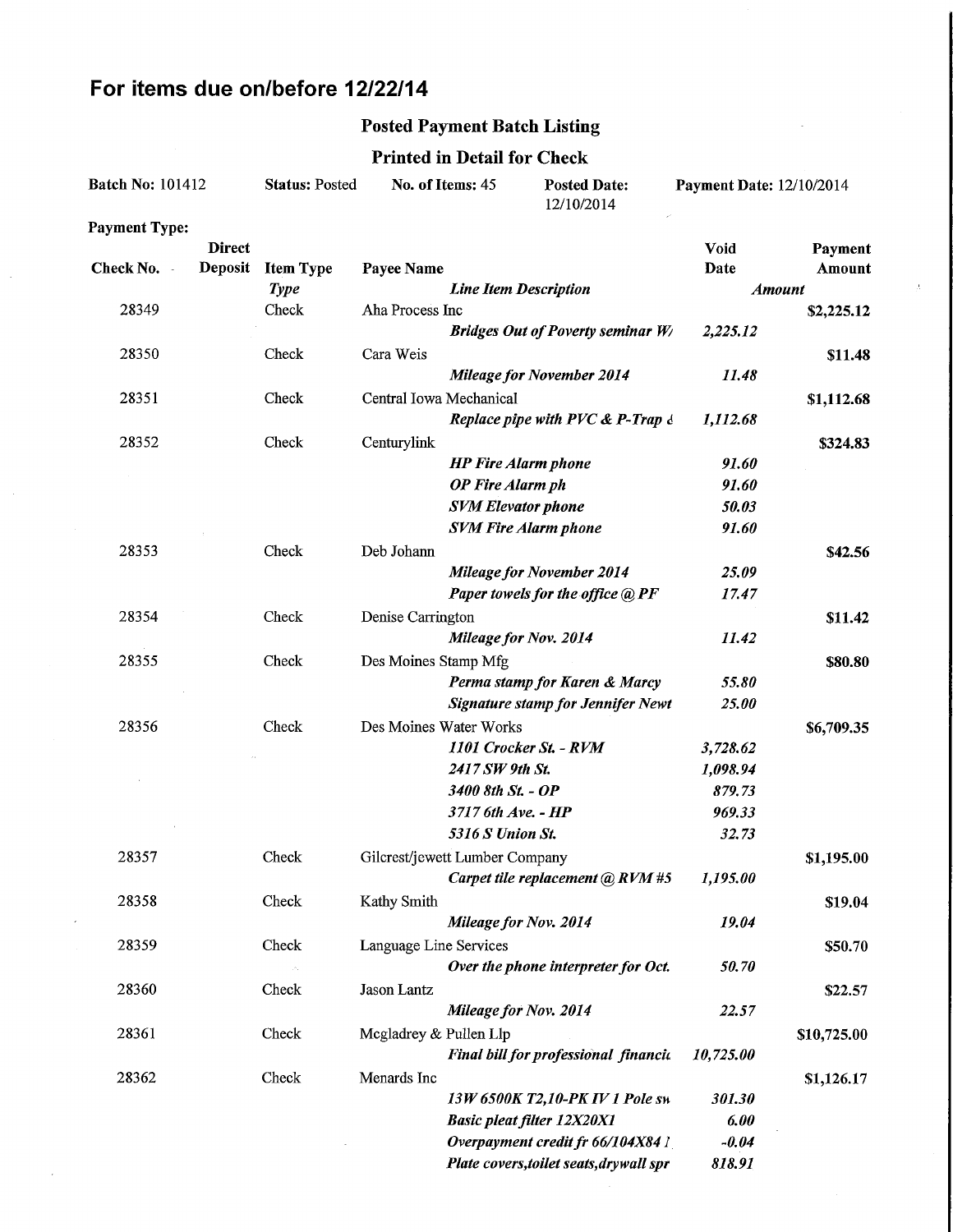Batch No: 101412

 $\bar{z}$ 

Status: Posted

No. of Items: 45 Posted Date:

12/10/2014

**Payment Date: 12/10/2014** 

| <b>Payment Type:</b> |                          |                  |                                               |                         |                   |
|----------------------|--------------------------|------------------|-----------------------------------------------|-------------------------|-------------------|
| Check No.            | <b>Direct</b><br>Deposit | <b>Item Type</b> |                                               | <b>Void</b><br>Date     | Payment<br>Amount |
|                      |                          | <b>Type</b>      | Payee Name<br><b>Line Item Description</b>    | <b>Amount</b>           |                   |
| 28363                |                          | Check            | Midwest Office Technology                     |                         | \$769.25          |
|                      |                          |                  | PPE 10/04/14 for Diane Hansen                 | 769.25                  |                   |
| 28364                |                          | Check            | Nan Mckay & Associates                        |                         | \$224.00          |
|                      |                          |                  | PH Master book revision service C.            | 224.00                  |                   |
| 28365                |                          | Check            | Theresa Noe                                   |                         | \$11.20           |
|                      |                          |                  | Mileage for Nov. 2014                         | 11.20                   |                   |
| 28366                |                          | Check            | Online Information Services, Inc.             |                         | \$1,626.00        |
|                      |                          |                  | <b>Criminal &amp; Eviction reports for PI</b> | 1,626.00                |                   |
| 28367                |                          | Check            | Patty Jennings                                |                         | \$25.32           |
|                      |                          |                  | To reimburse for EDSC holiday pa              | 25.32                   |                   |
| 28368                |                          | Check            | Products Inc                                  |                         | \$807.50          |
|                      |                          |                  | <b>B &amp; G Bearing Assembly for RVM</b>     | 403.75                  |                   |
|                      |                          |                  | <b>B&amp;G Bearing Assembly for HPP</b>       | 403.75                  |                   |
| 28369                |                          | Check            | Ridgway Carpentry LLC                         |                         | \$2,010.00        |
|                      |                          |                  | On call & maint. services for all me          | 2,010.00                |                   |
| 28370                |                          | Check            | Sexauer                                       |                         | \$485.88          |
|                      |                          |                  | Symmons shower head bracket for               | 485.88                  |                   |
| 28371                |                          | Check            | Smith's Sewer Service                         |                         | \$70.00           |
|                      |                          |                  | Service labor to clean floor drain (          | 70.00                   |                   |
| 28372                |                          | Check            | Lynette Springer                              |                         | \$15.68           |
|                      |                          |                  | Mileage for Nov. 2014                         | 15.68                   |                   |
| 28373                |                          | Check            | Sundberg Co                                   |                         | \$95.74           |
|                      |                          |                  | Door gasket for freezer @ RVM                 | 53.33                   |                   |
|                      |                          |                  | Door gasket for fridge @ RVM                  | 42.41                   |                   |
| 28374                |                          | Check            | Van Meter Industrial                          |                         | \$295.59          |
|                      |                          |                  | Philips light bulbs for SVM                   | 295.59                  |                   |
| 28375                |                          | Check            | Waste Management Of Iowa                      |                         | \$1,289.07        |
|                      |                          |                  | Trash removal @ HP                            | 192.05                  |                   |
|                      |                          |                  | Trash removal @ OP                            | <i><b>192.05</b></i>    |                   |
|                      |                          |                  | Trash removal @RVM                            | 717.69                  |                   |
|                      |                          |                  | Trash removal @ SVM                           | 187.28                  |                   |
| 28376                |                          | Check            | Buffii J Williams                             |                         | \$108.00          |
|                      |                          |                  | <b>Rent payment correction</b>                | 108.00                  |                   |
|                      |                          |                  | <b>Total for Payment Type:</b>                |                         | \$31,489.95       |
|                      |                          |                  | Total for Batch No: 101412                    |                         | \$31,489.95       |
|                      |                          |                  |                                               | Total for All Batch(s): | \$31,489.95       |

 $\overline{\phantom{a}}$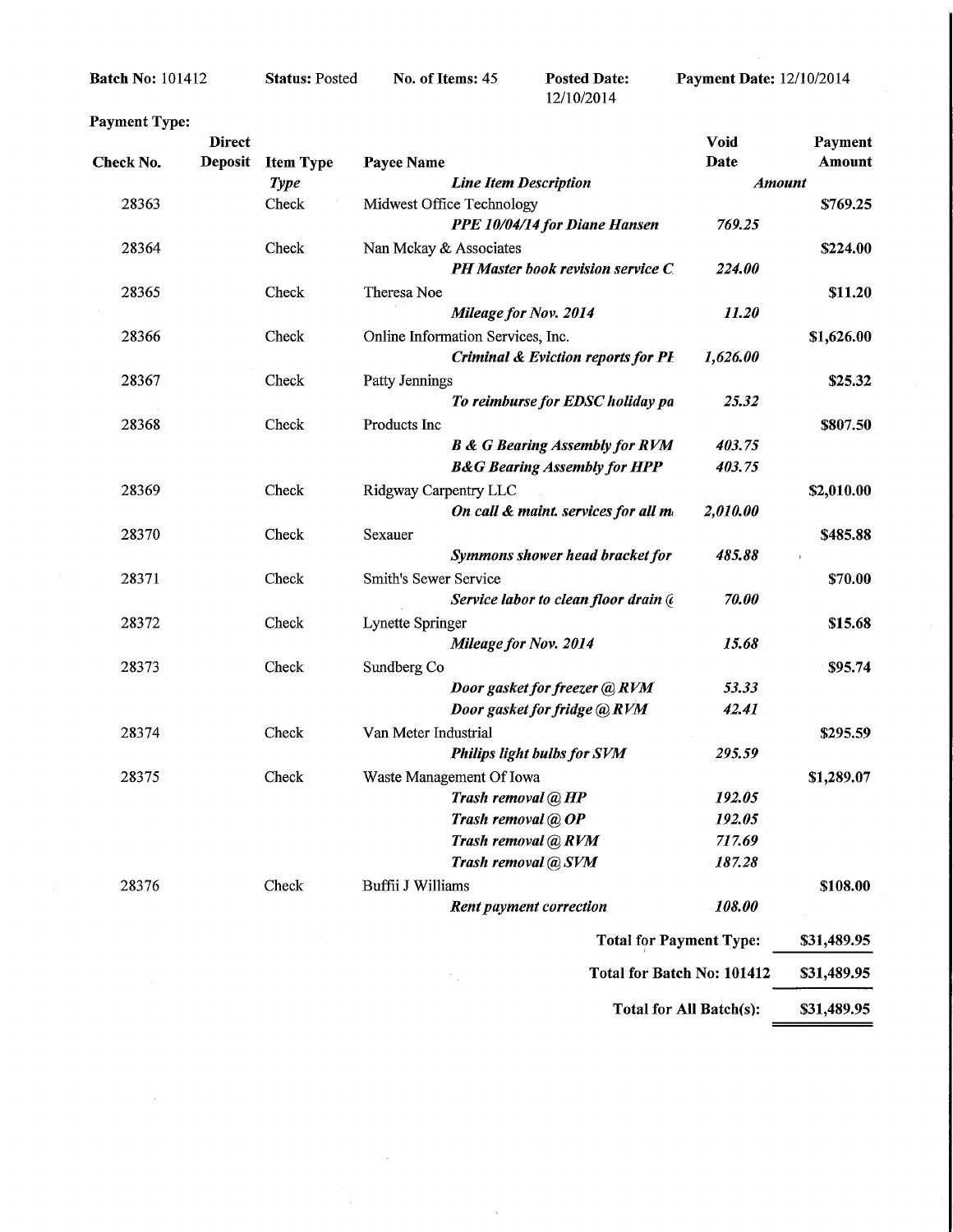## For items due on/before 12/29/14

 $\mathcal{A}^{\pm}$ 

# Posted Payment Batch Listing

## Printed in Detail for Check

| <b>Batch No: 101430</b> |                          | <b>Status: Posted</b> | No. of Items: 53                             | Posted Date: 12/16/2014                       |              |                   |
|-------------------------|--------------------------|-----------------------|----------------------------------------------|-----------------------------------------------|--------------|-------------------|
| <b>Payment Type:</b>    |                          |                       |                                              |                                               |              |                   |
| Check No.               | Direct<br><b>Deposit</b> | <b>Item Type</b>      | Payee Name                                   |                                               | Void<br>Date | Payment<br>Amount |
|                         |                          | <b>Type</b>           | <b>Line Item Description</b>                 |                                               |              |                   |
| 28386                   |                          | Check                 | American Association Of Service Coordinators |                                               |              | \$560.00          |
|                         |                          |                       |                                              | <b>Membership renewal for Patty Jennings</b>  |              |                   |
|                         |                          |                       |                                              | Membership renewal fr 3/1-2/29/16 for Kin     |              |                   |
| 28387                   |                          | Check                 | Cbc Innovis Inc                              |                                               |              | \$85.10           |
|                         |                          |                       | Pre-screening                                |                                               |              |                   |
| 28388                   |                          | Check                 | Central Iowa Mechanical                      |                                               |              | \$11,137.26       |
|                         |                          |                       |                                              | Clean dirty sensor & corroded furnace $@1$    |              |                   |
|                         |                          |                       |                                              | Labor & material to install new furnace @     |              |                   |
|                         |                          |                       |                                              | Replace old valves with new electrolsis pip ( |              |                   |
|                         |                          |                       |                                              | Run new black ioron gas line to dryer @ 16    |              |                   |
|                         |                          |                       | Valve replacement for boiler @ OP            |                                               |              |                   |
|                         |                          |                       | Valve replacement R&R 4-3" @ OPP             |                                               |              |                   |
| 28389                   |                          | Check                 | Centurylink                                  |                                               |              | \$762.70          |
|                         |                          |                       | <b>EVM Fire Dept. ph</b>                     |                                               |              |                   |
|                         |                          |                       | <b>HP</b> Fire Dept. ph                      |                                               |              |                   |
|                         |                          |                       | <b>Hpp Office Door ph</b>                    |                                               |              |                   |
|                         |                          |                       | <b>OP</b> Fire Dept ph                       |                                               |              |                   |
|                         |                          |                       | <b>OP Office Entering system ph</b>          |                                               |              |                   |
|                         |                          |                       | <b>SVM Door Ph</b>                           |                                               |              |                   |
|                         |                          |                       | <b>SVM Fire Dept. Ph</b>                     |                                               |              |                   |
| 28390                   |                          | Check                 | Commonwealth Electric Co Of The Midwest      |                                               |              | \$6,648.52        |
|                         |                          |                       |                                              | Add sub panel, dryer circuit & Tshoot GFI(    |              |                   |
|                         |                          |                       |                                              | New electrical panel & electrical updates @   |              |                   |
|                         |                          |                       |                                              | Replace W stair exterior wall pack light @ \  |              |                   |
| 28391                   |                          | Check                 | Des Moines Water Works                       |                                               |              | \$78.84           |
|                         |                          |                       | 1428 E 15th St.                              |                                               |              |                   |
|                         |                          |                       | 2014 SE 8th St.                              |                                               |              |                   |
| 28392                   |                          | Check                 | Factory Direct Appliance, Inc.               |                                               |              | \$911.00          |
|                         |                          |                       |                                              | White Fridge & Elect range, cords Delivery    |              |                   |
| 28393                   |                          | Check                 | Gilcrest/jewett Lumber Company               |                                               |              | \$737.38          |
|                         |                          |                       |                                              | Carpet tile replacement @ 314 Indiana         |              |                   |
| 28394                   |                          | Check                 | Midamerican Energy                           |                                               |              | \$508.89          |
|                         |                          |                       | 1219 15th Pl                                 |                                               |              |                   |
|                         |                          |                       | 1404 10th St.                                |                                               |              |                   |
|                         |                          |                       | 1431 Stewart St.                             |                                               |              |                   |
|                         |                          |                       | 1525 4th St.                                 |                                               |              |                   |
|                         |                          |                       | 1545 De Wolf St.                             |                                               |              |                   |
|                         |                          |                       | 1604 23rd St.                                |                                               |              |                   |
|                         |                          |                       |                                              |                                               |              |                   |
| 28395                   |                          | Check                 | Midwest Office Technology                    |                                               |              | \$836.17          |
|                         |                          |                       |                                              | Monthly maintenance for copier/printers       |              |                   |

 $\Delta \phi = 0.0000$  . We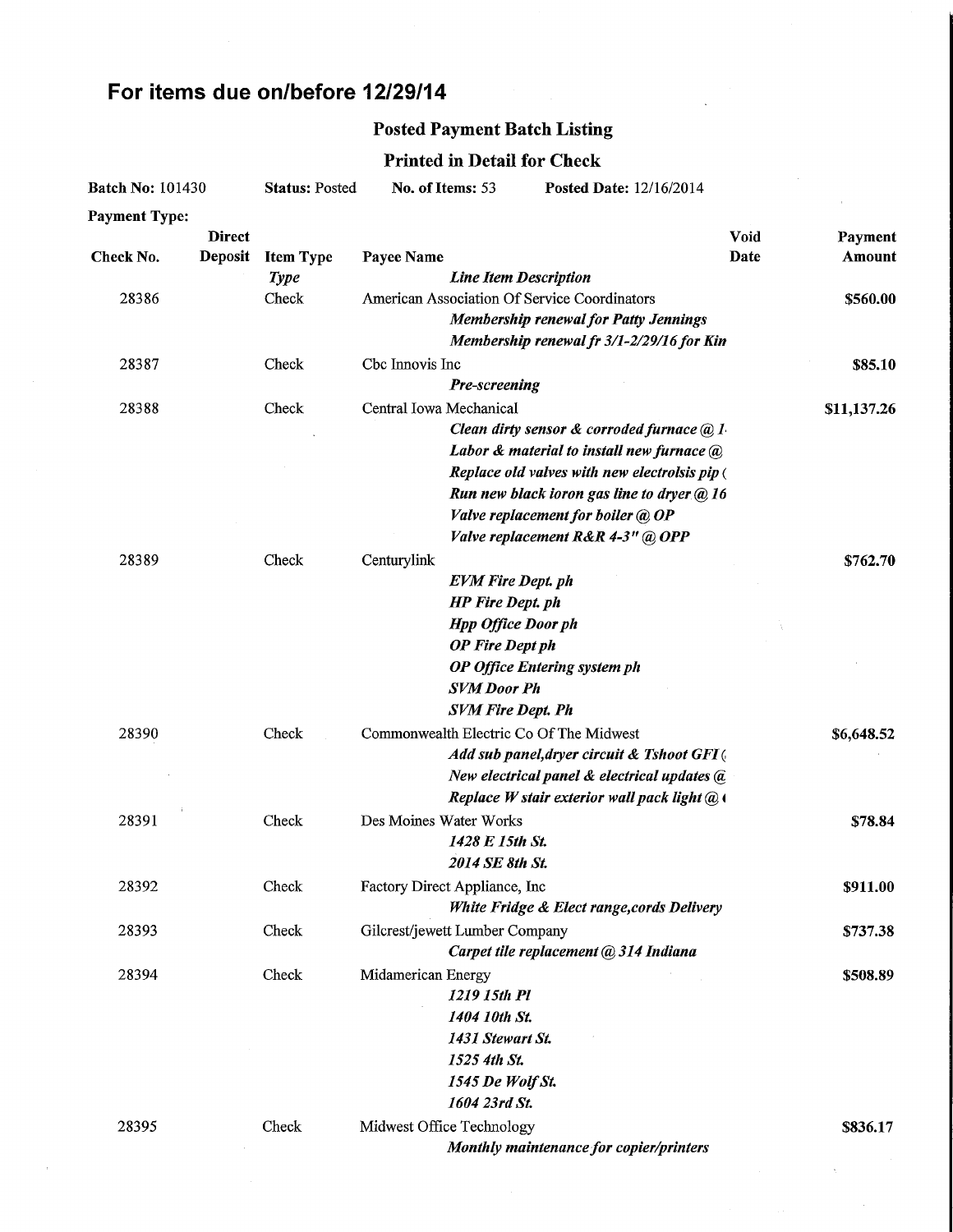| <b>Payment Type:</b> | <b>Direct</b>  |                                 | Void                                                                                                                                                                                                                                                                                                                                                                                            | Payment     |
|----------------------|----------------|---------------------------------|-------------------------------------------------------------------------------------------------------------------------------------------------------------------------------------------------------------------------------------------------------------------------------------------------------------------------------------------------------------------------------------------------|-------------|
| Check No.            | <b>Deposit</b> | <b>Item Type</b><br><b>Type</b> | Date<br>Payee Name<br><b>Line Item Description</b>                                                                                                                                                                                                                                                                                                                                              | Amount      |
| 28396                |                | Check                           | Midwest Professional Staffing, LLC<br>PPE 10/04/14 for Diane Hansen                                                                                                                                                                                                                                                                                                                             | \$769.25    |
| 28397                |                | Check                           | Miller's Hardware<br>Timer switch, plate covers for RVM<br>Water shut offs, door viewer for RVM                                                                                                                                                                                                                                                                                                 | \$53.70     |
| 28398                |                | Check                           | Nite Owl Printing<br>Reasonable accommodation request form<br>Rent Calculation, letter head & S8 RFTA fi<br>S8 HAP Tenancy addendum & contract pai                                                                                                                                                                                                                                              | \$2,231.25  |
| 28399                |                | Check                           | Paplow Roofing & Gutters<br>Replace windows, storm doors, siding @ 160                                                                                                                                                                                                                                                                                                                          | \$14,050.00 |
| 28400                |                | Check                           | Peggy Jensen<br><b>Mileage for November 2014</b>                                                                                                                                                                                                                                                                                                                                                | \$13.44     |
| 28401                |                | Check                           | Preferred Pest Control Inc<br><b>BDC</b> bed bug inspection @ RVM<br>Install rodent control @ EVM<br>Install rodent control @ HP<br>Install rodent control @ OP<br>Install rodent control @ RVM<br>Install rodent control @ SVM<br>Temp-Air bed bug treatment @RVM#506<br>Temp-Air bed bug treatment @ RVM #323<br>Temp-Air bed bug treatment @ RVM #603<br>Temp-Air bed bug treatment RVM #608 | \$5,160.00  |
| 28402                |                | Check                           | Security Locksmiths<br>Rekey & duplicate keys                                                                                                                                                                                                                                                                                                                                                   | \$268.55    |
| 28403                |                | Check                           | State Of Iowa Division Of Labor<br>Permit fee #1146 Elevator safety @ SVM                                                                                                                                                                                                                                                                                                                       | \$75.00     |
| 28404                |                | Check                           | <b>Strauss Security Solutions</b><br>Replace camera on 4th floor @ RVM                                                                                                                                                                                                                                                                                                                          | \$90.00     |
| 28405                |                | Check                           | TALX CORPORATION<br>Online income verification                                                                                                                                                                                                                                                                                                                                                  | \$1,147.50  |
| 28406                |                | Check                           | Rosetta L Turner<br>Rent payment correction                                                                                                                                                                                                                                                                                                                                                     | \$603.00    |
|                      |                |                                 | <b>Total for Payment Type:</b>                                                                                                                                                                                                                                                                                                                                                                  | \$46,727.55 |

No. of Items: 53 Posted Date: 12/16/2014

Batch No: 101430

 $\hat{\mathcal{A}}$ 

 $\sim$  $\hat{\boldsymbol{\theta}}$  Status: Posted

Total for Batch No: 101430 \$46,727.55

 $\label{eq:1} \frac{1}{\sqrt{2\pi}}\int_{0}^{\infty}\frac{1}{\sqrt{2\pi}}\left(\frac{1}{\sqrt{2\pi}}\right)^{2\alpha} \frac{dx}{\sqrt{2\pi}}.$ 

Total for All Batch(s):  $$46,727.55$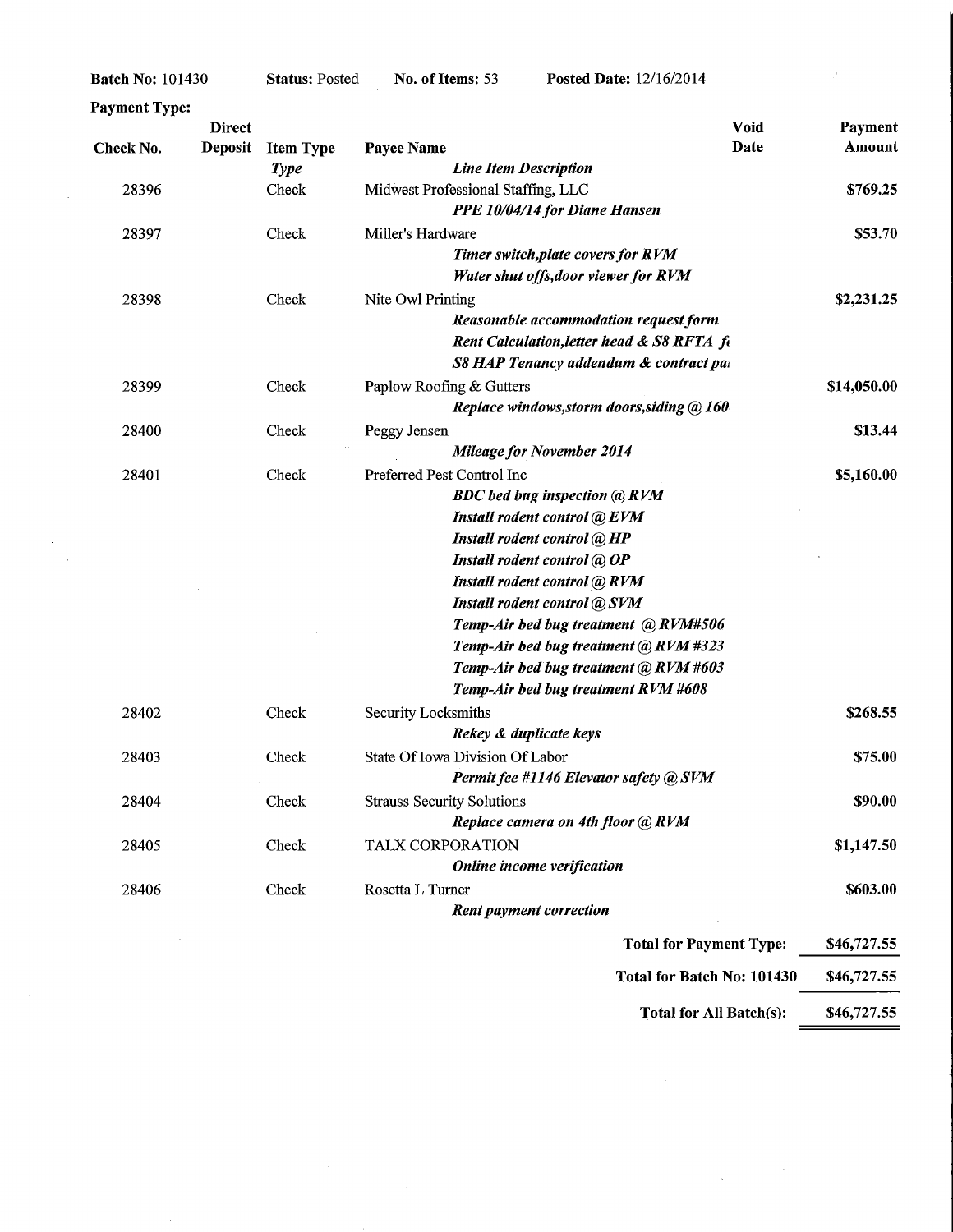### For items due on/before 01/05/15

### Posted Payment Batch Listing

#### Printed in Detail for Check

| <b>Batch No: 101458</b> | <b>Status: Posted</b> | No. of Items: 44 | <b>Posted Date:</b> |
|-------------------------|-----------------------|------------------|---------------------|
|                         |                       |                  | 12/22/2014          |

Payment Type:

|           | <b>Direct</b>  |                  |                                                                          | Void          | Payment     |
|-----------|----------------|------------------|--------------------------------------------------------------------------|---------------|-------------|
| Check No. | <b>Deposit</b> | <b>Item Type</b> | Payee Name                                                               | Date          | Amount      |
|           |                | <b>Type</b>      | <b>Line Item Description</b>                                             | <b>Amount</b> |             |
| 28407     |                | Check            | A Tech Inc.                                                              |               | \$450.00    |
|           |                |                  | Monitorin fire for all manors 01/0.                                      |               |             |
| 28408     |                | Check            | Bojos Carpet & Tile Care                                                 |               | \$4,141.40  |
|           |                |                  | Janitorial services for Dec'14 all m                                     |               |             |
| 28409     |                | Check            | Central Iowa Mechanical<br>Install new zone valve & repl fridge          |               | \$508.43    |
| 28410     |                | Check            | Corn Belt Aluminum                                                       |               | \$115.00    |
|           |                |                  | <b>Wool pile for windows</b>                                             |               |             |
| 28411     |                | Check            | Des Moines Stamp Mfg                                                     |               | \$25.00     |
|           |                |                  | Perma signature stamp for Kathy S                                        |               |             |
| 28412     |                | Check            | Des Moines Water Works                                                   |               | \$1,944.01  |
|           |                |                  | 1219 15th PL                                                             |               |             |
|           |                |                  | 1404 10th St.                                                            |               |             |
|           |                |                  | 1431 Stewart St.                                                         |               |             |
|           |                |                  | 1525 4th St.                                                             |               |             |
|           |                |                  | 2234 E 34th St.                                                          |               |             |
|           |                |                  | 3208 E 9th St.                                                           |               |             |
|           |                |                  | 3700 E 31st St.                                                          |               |             |
| 28413     |                | Check            | <b>Emphasys Computer Solutions</b>                                       |               | \$42,011.87 |
|           |                |                  | <b>Annual Software Maintenance for</b>                                   |               |             |
| 28414     |                | Check            | Gilcrest/jewett Lumber Company                                           |               | \$3,041.00  |
|           |                |                  | Carpet tile replacement @ EVM #4                                         |               |             |
|           |                |                  | Carpet tile replacement @ RVM #7                                         |               |             |
| 28415     |                | Check            | Housing Authority Risk Retention Group                                   |               | \$6,645.00  |
|           |                |                  | Commercial Liability - Installment                                       |               |             |
| 28416     |                | Check            | Housing Insurance Services Inc                                           |               | \$12,619.00 |
|           |                |                  | <b>Commercial Property installment 1</b>                                 |               |             |
| 28417     |                | Check            | Interstate All Battery Center Corp<br>Commercial battery for generator ( |               | \$265.50    |
| 28418     |                | Check            |                                                                          |               | \$396.00    |
|           |                |                  | Interstate Power Systems, Inc<br>Generator inspection @ EVM              |               |             |
|           |                |                  | Generator inspection @ HP                                                |               |             |
|           |                |                  | <b>Generator inspection @ RVM</b>                                        |               |             |
|           |                |                  | <b>Generator inspection @ SVM</b>                                        |               |             |
| 28419     |                | Check            | Iowa Chapter Of Nahro                                                    |               | \$175.00    |
|           |                |                  | Membership dues renewal for Ager                                         |               |             |
| 28420     |                | Check            | Jester Insurance Services Inc                                            |               | \$7,000.00  |
|           |                |                  | Agency fee effective 01/01/2015                                          |               |             |
| 28421     |                | Check            | Kone Inc                                                                 |               | \$916.04    |
|           |                |                  | Elevator maintenance for Dec.'14.                                        |               |             |
|           |                |                  |                                                                          |               |             |

l.